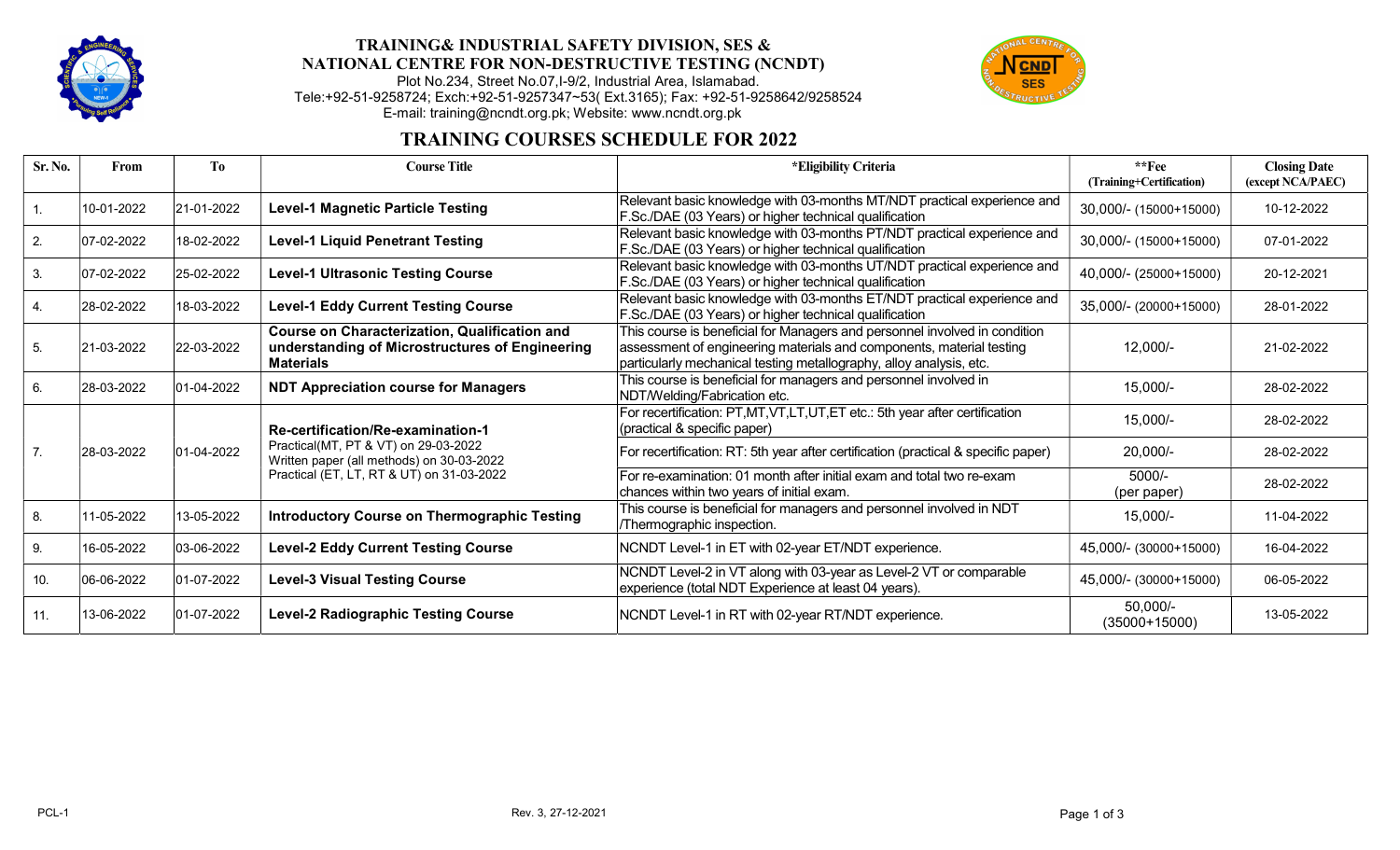

# TRAINING& INDUSTRIAL SAFETY DIVISION, SES & NATIONAL CENTRE FOR NON-DESTRUCTIVE TESTING (NCNDT)

#### Plot No.234, Street No.07,I-9/2, Industrial Area, Islamabad. Tele:+92-51-9258724; Exch:+92-51-9257347~53( Ext.3165); Fax: +92-51-9258642/9258524 E-mail: training@ncndt.org.pk; Website: www.ncndt.org.pk

## TRAINING COURSES SCHEDULE FOR 2022

| Sr. No. | From       | T <sub>0</sub> | <b>Course Title</b>                                                                                                                                                 | *Eligibility Criteria                                                                                                             | $*$ $*$ Fee<br>(Training+Certification) | <b>Closing Date</b><br>(except NCA/PAEC) |
|---------|------------|----------------|---------------------------------------------------------------------------------------------------------------------------------------------------------------------|-----------------------------------------------------------------------------------------------------------------------------------|-----------------------------------------|------------------------------------------|
| 12.     | 27-06-2022 | 01-07-2022     | Re-certification/Re-examination-2<br>Practical(MT, PT & VT) on 28-07-2022<br>Written paper (all methods) on 29-07-2022<br>Practical (ET, LT, RT & UT) on 30-07-2022 | For recertification: PT,MT,VT,LT,UT,ET etc.: 5th year after certification (practical<br>$ &$ specific paper)                      | 15,000/-                                | 27-05-2022                               |
|         |            |                |                                                                                                                                                                     | For recertification: RT: 5th year after certification (practical & specific paper)                                                | 20,000/-                                | 27-05-2022                               |
|         |            |                |                                                                                                                                                                     | For re-examination: 01 month after initial exam and total two re-exam chances<br>within two years of initial exam.                | 5000/-<br>(per paper)                   | 27-05-2022                               |
| 13.     | 18-07-2022 | 05-08-2022     | <b>Level-1 Radiographic Testing Course</b>                                                                                                                          | Relevant basic knowledge with 03-months RT/NDT practical experience and<br>F.Sc./DAE (03 Years) or higher technical qualification | 40,000/-<br>$(25000+15000)$             | 18-07-2022                               |
| 14.     | 01-08-2022 | 12-08-2022     | <b>Level-2 Magnetic Particle Testing</b>                                                                                                                            | NCNDT Level-1 in MT with 1.5 year MT/NDT experience.                                                                              | 40,000/-<br>$(25000+15000)$             | 01-07-2022                               |
| 15.     | 02-08-2022 | 04-08-2022     | <b>Workshop on Wire Rope Testing</b>                                                                                                                                | This course is beneficial for managers and personnel involved in NDT/Wire rope<br>inspection.                                     | 15,000/-                                | 02-07-2022                               |
| 16.     | 15-08-2022 | 19-08-2022     | <b>NDT techniques for Concrete structure</b>                                                                                                                        | This course is beneficial for managers and personnel involved in NDT/Concrete<br>inspection.                                      | $15,000/-$                              | 15-07-2022                               |
| 17.     | 15-08-2022 | 26-08-2022     | <b>Level -1 Leak Testing</b>                                                                                                                                        | Relevant basic knowledge with 03-months LT/NDT practical experience and<br>F.Sc./DAE (03 Years) or higher technical qualification | $30,000/-$<br>$(15000+15000)$           | 15-07-2022                               |
| 18.     | 06-09-2022 | 08-09-2022     | <b>Eddy Current Signal Analysis Course</b>                                                                                                                          | This course is beneficial for managers and personnel involved in NDT/Eddy<br>Current inspection.                                  | $15,000/-$                              | 06-08-2022                               |
| 19.     | 28-09-2022 | 30-09-2022     | In House Introductory course on API -510, 579 and<br>580                                                                                                            | This course is beneficial for managers and personnel involved in NDT<br>specifically in oil and gas sector.                       | $15,000/-$                              | 28-08-2022                               |
| 20.     | 10-10-2022 | 14-10-2022     | <b>Course on Radiation Safety in Industrial</b><br>Radiography                                                                                                      | This course is beneficial for managers and personnel involved in<br>NDT/Radiographic Inspection.                                  | $15,000/-$                              | 10-09-2022                               |
| 21.     | 17-10-2022 | 11-11-2022     | <b>Level-3 Leak Testing Course</b>                                                                                                                                  | NCNDT Level-2 in LT along with 03-year as Level-2 LT or comparable<br>experience (total NDT experience at least 04 years).        | 45,000/-<br>$(30000+15000)$             | 17-09-2022                               |
| 22.     | 07-11-2022 | 18-11-2022     | Level-2 Liquid Penetrant Testing course (to be<br>conducted at Karachi and/or Lahore)                                                                               | NCNDT Level-1 in PT along with 1.5-year NDT/PT experience.                                                                        | 85,000/-                                | 07-10-2022                               |
| 23.     | 14-11-2022 | 02-12-2022     | <b>Level-2 Ultrasonic Testing Course</b>                                                                                                                            | NCNDT Level-1 in UT with 02-year UT/NDT experience.                                                                               | 45,000/-<br>$(30,000+15000)$            | 14-10-2022                               |
| 24.     | 05-12-2022 | 09-12-2022     | Course on Digital Industrial radiography and<br>computed tomography                                                                                                 | This course is beneficial for managers and personnel involved in<br>NDT/Radiographic Inspection.                                  | 15,000/-                                | 05-11-2022                               |
| 25.     | 05-12-2022 | 30-12-2022     | <b>Level-3 Eddy Current Testing course</b>                                                                                                                          | NCNDT Level-2 in ET along with 03-year as Level-2 ET or comparable<br>experience (total NDT experience at least 04 years).        | $50,000/-$<br>$(35000+15000)$           | 05-11-2022                               |